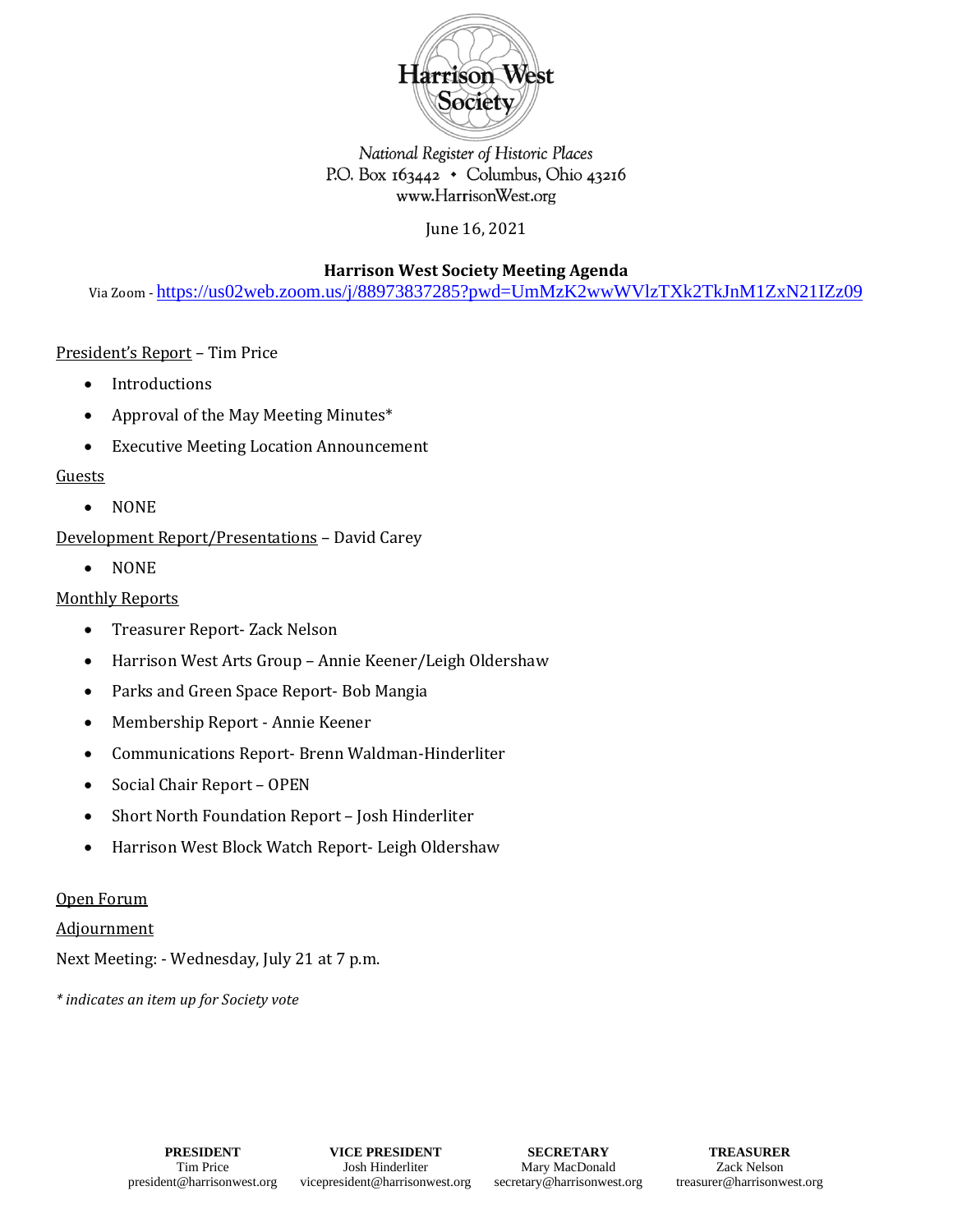#### **Harrison West Society Meeting ~ May 19, 2021**

**Meeting** called to order at 7:01 PM on Zoom **Quorum** present **Presiding:** Tim Price, President.

# **Minutes: Motion to approve April minutes by D. Carey, seconded C. Ruder, PASSED.**

### **President's Report:** T. Price,

**Development:** D. Carey, 313 W. 5th Harrison House. Ben (representing Catherine and Brian), purchased Harrison House to continue to operate as a B&B. Learned it hasn't been properly zoned at closing. Trying to take care of all variances. 1. Zoned residential, should be hotel, continue to operate as B&B; 2. Five spot parking lot w/10 proposed guest rooms (historically 7); 3. Parking lot screening required, has not existed due to alley and adjacency to sidewalk, keep as it has been; 4. Parking setback lines, been in use as-is and no room to do so; 5. Minimum vision triangles for intersections 30' required on corner and 10' on alley, landscaping has grown, been there years, preserve historic circumstances; 6. Building setback lines variance to allow fence to remain as is; 7. Minimum side yard requirement asking for waiver to 0 setback. Mostly bringing a non-conforming building into compliance with existing circumstances with the exception of the parking variance requested. City commented about ADA parking redesign. ADA spot currently marked off and works on sidewalk side. Obtain full ADA compliance, not sure if it will have to be revisited in the future. Staff approves parking variance. Discussion of Frick or other options for additional parking. Brad Frick & Jane, proposal out to them HH upon completion and renting more than 5 rooms will pay annual fee for spillover parking in their lot after 6PM on weekdays and all days on the weekends. Can arrange shuttles from public garages at OSU as needed. Spoke with neighbors about parking and no issues raised. **MOTION: D. Carey, approve the variance list as presented. Second, M. Metz. PASSED** Founders Park condo project. J. Reidy, initial variances approved for the construction in 2018, changes proposed in area D condo space. Originally 50 self-parking condo spaces. 4 townhome and 2 flats buildings. New proposal: 1 flats building with 20 units (reduced from 30) and 4 townhome buildings total of 48 units. Change: provide additional variance of 4 spaces that will be provided in the nearby garage (472 spaces for 370 apartments). Other variances: 80' height on hotel (vs. 60'); parking setbacks, parking spaces, part of original application. Josh: request fixing of the curbs and the tree lawns on the east side of the street to be made whole that have been damaged by the contractors. Email Joe with photos. Metz: originally 7 units facing the park now replaced with 20 and taller building. Not as appealing as the previous townhome plan. **MOTION: D. Carey, approve the rezoning pursuant to the plan. Second, Z. Nelson (vote 8:1) APPROVED. MOTION: D. Carey, approve the variance list as presented. Second, L. Oldershaw (6:3) APPROVED.**  1275 Michigan Ave., Dave Perry zoning, Karrick is architect, Kevin Lykens project. Started as rezoning and variance for the parking lot former deli. 2 parcels 409 W. 5<sup>th</sup> Ave + 1281 Michigan Ave. + parking lot. Plan: parking lot rezone from P1 to R2f, build single family dwelling adjacent to alley, detached garage and attached 2 car garage, 3 bay garage; deli building and 2 unit on Michigan has no parking; variance for both parcels. 2 dwellings fronting Michigan, detached garage, attached garage, detached 3 space garage for the units. Lot split of parcel fronting  $5<sup>th</sup>$  Ave. to get deli unit as a separate dwelling. 1. R2F to permit a garage as primary use (area C with only garage); 2. Minimum parking required from 2 to 0 for D+E (2 unit and deli); 3. Vision clearance reduced at alley and deli (existing condition); 4. Lot width reduced from 50' to ABCD; 5. Reduce lot area from 6000 SF to 2231, 2745, 940 and 920, 2346; 6. Lot coverage from 50%; 7. Fronting for the solo garage; 8. Areas D+E reduce building lines to existing setbacks; 9. Minimum side yard reductions for ABDE; 10. Rear yard from 20'; 11. Garage on B higher ridge height at 20' vs 15'. Major changes since initial proposal based upon Executive Committee feedback. **MOTION: D. Carey, approve the rezoning pursuant to the plan. Second, Oldershaw (11:0). APPROVED. MOTION: D. Carey, approve the variance list as presented. Second, M. Metz (9:0) APPROVED.**

**Elections: David nominates the existing slate of officers, B. Mangia seconds. APPROVED Treasurer's Report:** Z. Nelson**,** paid insurance and PO Box new balance is \$6,348.17[. treasurer@harrisonwest.org.](mailto:treasurer@harrisonwest.org)